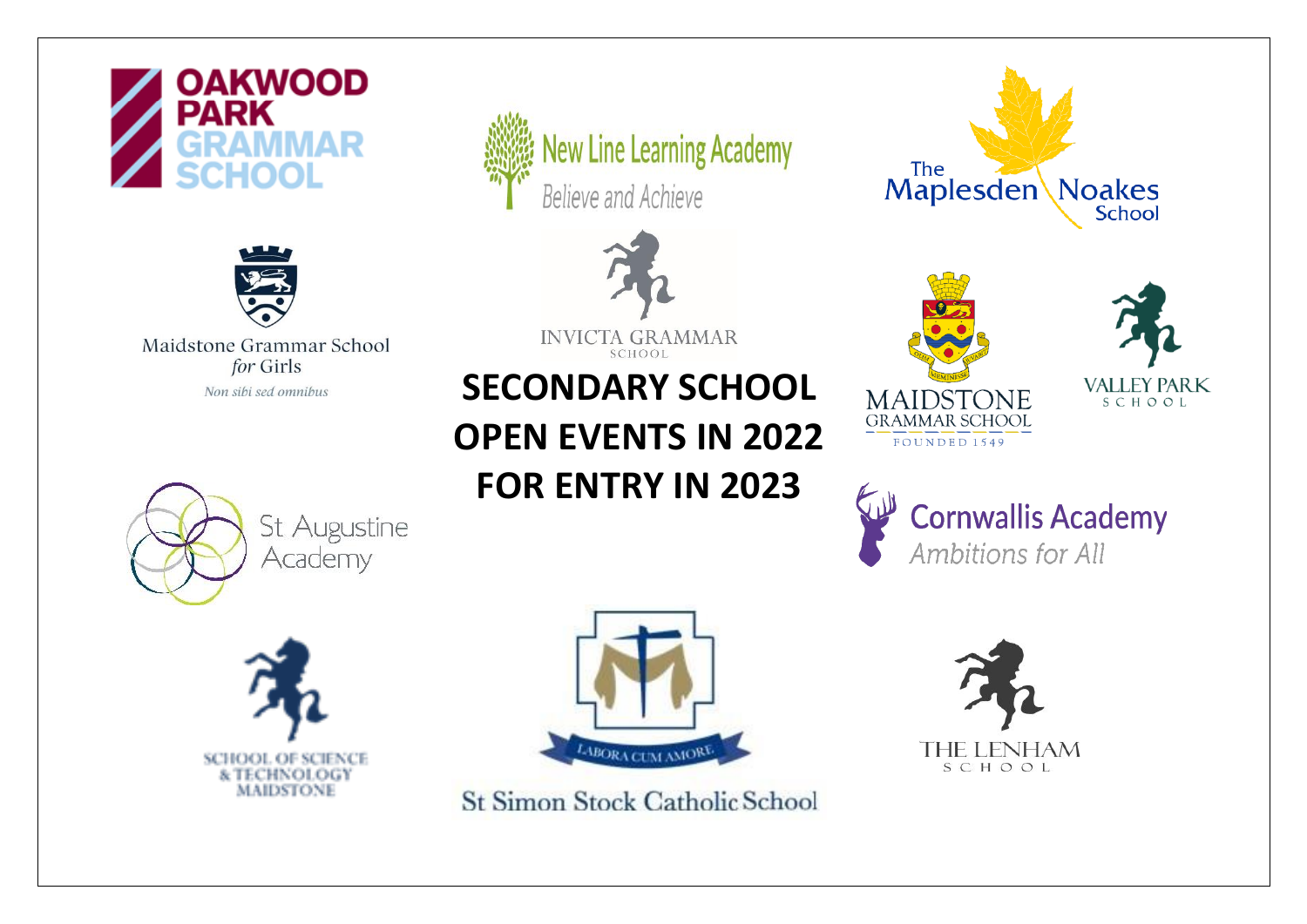| Day       | Date       | <b>School</b>                                       | <b>Open Event</b>                                    | <b>Booking information</b>                                                                                                                  | <b>Contact Information</b>                                              |
|-----------|------------|-----------------------------------------------------|------------------------------------------------------|---------------------------------------------------------------------------------------------------------------------------------------------|-------------------------------------------------------------------------|
| Monday    | 25/04/2022 | <b>Maidstone Grammar</b><br><b>School for Girls</b> | <b>Year 5 Open Morning</b><br>9.05am-11.05am         | All events are bookable via the school website<br>https://www.mggs.org/joining-us/joining-our-<br>year-7/open-events-for-joining-in-year-7/ | <b>Mrs Michelle Starns</b><br>01622 752103<br>admissions@mggs.org       |
| Tuesday   | 26/04/2022 | <b>Maidstone Grammar</b><br><b>School for Girls</b> | <b>Year 5 Open Morning</b><br>9.05am-11.05am         | All events are bookable via the school website<br>https://www.mggs.org/joining-us/joining-our-<br>year-7/open-events-for-joining-in-year-7/ | <b>Mrs Michelle Starns</b><br>01622 752103<br>admissions@mggs.org       |
| Wednesday | 27/04/2022 | <b>Maidstone Grammar</b><br><b>School for Girls</b> | <b>Year 5 Open Afternoon</b><br>1.30pm-3.30pm        | All events are bookable via the school website<br>https://www.mggs.org/joining-us/joining-our-<br>year-7/open-events-for-joining-in-year-7/ | <b>Mrs Michelle Starns</b><br>01622 752103<br>admissions@mggs.org       |
| Monday    | 16/05/22   | <b>Invicta Grammar School</b>                       | <b>Year 5 Open Evening</b><br>$6.00pm - 8.00pm$      | Please book via<br>http://invictags.eventbrite.com                                                                                          | admissions@invicta.viat.org.uk<br>01622 755856                          |
| Monday    | 13/06/22   | <b>Valley Park School</b>                           | Year 5/6 Open Morning<br>$9.15 - 10.30$ am           | Details and bookings will be via our website<br>nearer the time                                                                             | admissions@valleypark.viat.org.uk                                       |
| Tuesday   | 14/06/22   | <b>The Lenham School</b>                            | <b>Meet the Headteacher</b><br>presentation and tour | Booking will be available via the website<br>nearer the time<br>www.thelenham.viat.org.uk                                                   | <b>Mrs Hannah Welch</b><br>01622 858267<br>office@thelenham.viat.org.uk |
| Tuesday   | 14/06/22   | <b>Valley Park School</b>                           | Year 5/6 Open Morning<br>$9.15 - 10.30$ am           | Details and bookings will be via our<br>website nearer the time                                                                             | admissions@valleypark.viat.org.uk                                       |
| Wednesday | 15/06/22   | <b>The Lenham School</b>                            | <b>Meet the Headteacher</b><br>presentation and tour | Booking will be available via the website<br>nearer the time<br>www.thelenham.viat.org.uk                                                   | <b>Mrs Hannah Welch</b><br>01622 858267<br>office@thelenham.viat.org.uk |
| Wednesday | 15/06/22   | <b>Valley Park School</b>                           | Year 5/6 Open Morning<br>$9.15 - 10.30$ am           | Details and bookings will be via our<br>website nearer the time                                                                             | admissions@valleypark.viat.org.uk                                       |
| Thursday  | 16/06/22   | <b>Valley Park School</b>                           | Year 5/6 Open Morning<br>$9.15 - 10.30$ am           | Details and bookings will be via our<br>website nearer the time                                                                             | admissions@valleypark.viat.org.uk                                       |
| Thursday  | 16/06/22   | <b>The Lenham School</b>                            | <b>Meet the Headteacher</b><br>presentation and tour | Booking will be available via the website<br>nearer the time<br>www.thelenham.viat.org.uk                                                   | <b>Mrs Hannah Welch</b><br>01622 858267<br>office@thelenham.viat.org.uk |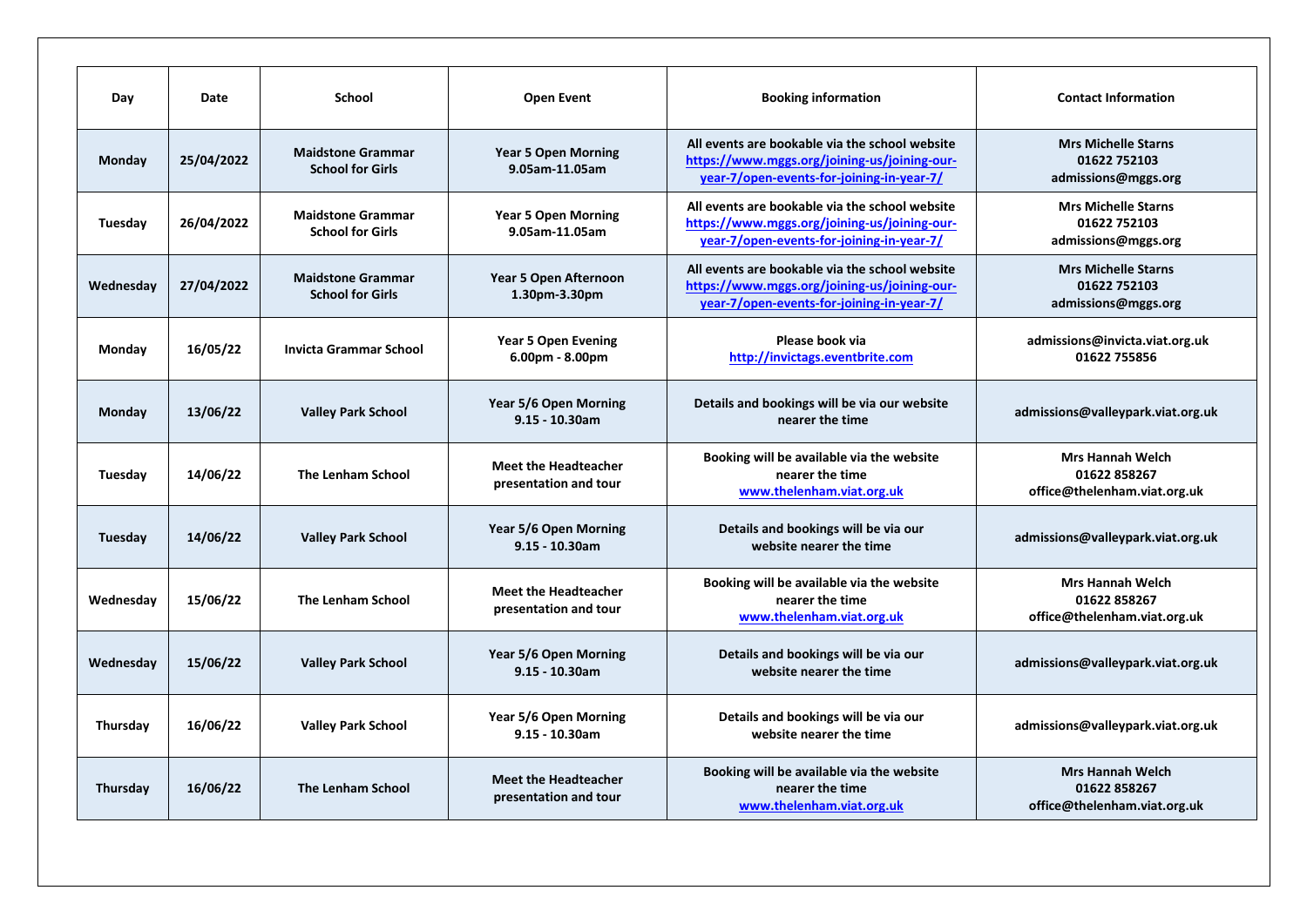| Day       | Date     | School                                                      | <b>Open Event</b>                                    | <b>Booking information</b>                                                                                                                         | <b>Contact Information</b>                                              |
|-----------|----------|-------------------------------------------------------------|------------------------------------------------------|----------------------------------------------------------------------------------------------------------------------------------------------------|-------------------------------------------------------------------------|
| Thursday  | 16/06/22 | <b>The Lenham School</b>                                    | <b>Meet the Headteacher</b><br>presentation and tour | Booking will be available via the website<br>nearer the time<br>www.thelenham.viat.org.uk                                                          | <b>Mrs Hannah Welch</b><br>01622 858267<br>office@thelenham.viat.org.uk |
| Friday    | 17/06/22 | <b>Valley Park School</b>                                   | Year 5/6 Open Morning<br>$9.15 - 10.30$ am           | Details and bookings will be via our<br>website nearer the time                                                                                    | admissions@valleypark.viat.org.uk                                       |
| Saturday  | 18/06/22 | <b>Invicta Grammar School</b>                               | <b>Year 5 Experience Day</b><br>8.30am - 1.00pm      | Please book via<br>http://invictags.eventbrite.com                                                                                                 | admissions@invicta.viat.org.uk<br>01622 755856                          |
| Tuesday   | 21/06/22 | <b>The Lenham School</b>                                    | <b>Meet the Headteacher</b><br>presentation and tour | Booking will be available via the<br>website nearer the time<br>www.thelenham.viat.org.uk                                                          | <b>Mrs Hannah Welch</b><br>01622 858267<br>office@thelenham.viat.org.uk |
| Wednesday | 22/06/22 | <b>The Lenham School</b>                                    | <b>Meet the Headteacher</b><br>presentation and tour | Booking will be available via the<br>website nearer the time<br>www.thelenham.viat.org.uk                                                          | <b>Mrs Hannah Welch</b><br>01622 858267<br>office@thelenham.viat.org.uk |
| Thursday  | 23/06/22 | <b>Invicta Grammar School</b>                               | 11+ Open Morning 9.00am -<br>10.30am                 | Please book via<br>http://invictags.eventbrite.com                                                                                                 | admissions@invicta.viat.org.uk<br>01622 755856                          |
| Thursday  | 23/06/22 | <b>The Lenham School</b>                                    | <b>Meet the Headteacher</b><br>presentation and tour | Booking will be available via the<br>website nearer the time<br>www.thelenham.viat.org.uk                                                          | <b>Mrs Hannah Welch</b><br>01622 858267<br>office@thelenham.viat.org.uk |
| Monday    | 27/06/22 | <b>School of Science and</b><br><b>Technology Maidstone</b> | Year 5/6 Open Morning<br>9.00am - 12.00              | Details and bookings will be via our website<br>nearer the time<br><b>School of Science and Technology Maidstone</b><br><b>Events   Eventbrite</b> | office@sst.viat.org.uk                                                  |
| Tuesday   | 28/06/22 | <b>Invicta Grammar School</b>                               | 11+ Open Afternoon<br>2.15pm - 3.30pm                | Please book via<br>http://invictags.eventbrite.com                                                                                                 | admissions@invicta.viat.org.uk<br>01622 755856                          |
| Tuesday   | 28/06/22 | <b>School of Science and</b><br><b>Technology Maidstone</b> | Year 5/6 Open Morning<br>$9.00am - 12.00$            | Details and bookings will be via our website<br>nearer the time<br><b>School of Science and Technology Maidstone</b><br><b>Events   Eventbrite</b> | office@sst.viat.org.uk                                                  |
| Tuesday   | 28/06/22 | <b>Valley Park School</b>                                   | Year 5/6 Open Evening<br>$5.30 - 8.00$ pm            | Details and bookings will be via our<br>website nearer the time                                                                                    | admissions@valleypark.viat.org.uk                                       |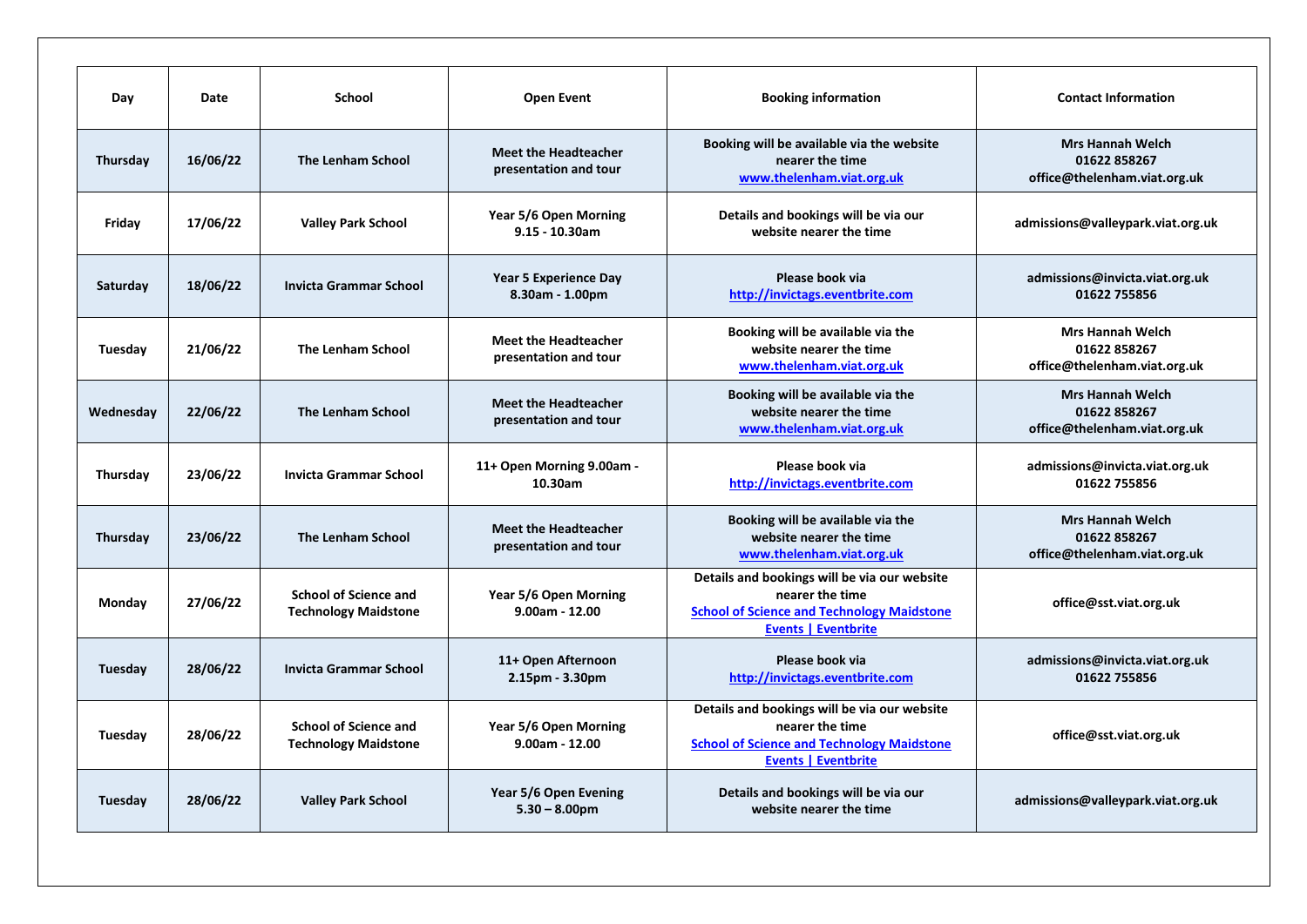| Day       | Date       | School                                                      | <b>Open Event</b>                                                                                                                   | <b>Booking information</b>                                                                                                                         | <b>Contact Information</b>                                                      |
|-----------|------------|-------------------------------------------------------------|-------------------------------------------------------------------------------------------------------------------------------------|----------------------------------------------------------------------------------------------------------------------------------------------------|---------------------------------------------------------------------------------|
| Wednesday | 29/06/22   | <b>School of Science and</b><br><b>Technology Maidstone</b> | Year 5/6 Open Morning<br>$9.00am - 12.00$                                                                                           | Details and bookings will be via our website<br>nearer the time<br><b>School of Science and Technology Maidstone</b><br><b>Events   Eventbrite</b> | office@sst.viat.org.uk                                                          |
| Thursday  | 30/06/22   | <b>School of Science and</b><br><b>Technology Maidstone</b> | Year 5/6 Open Morning<br>$9.00am - 12.00$                                                                                           | Details and bookings will be via our website<br>nearer the time<br><b>School of Science and Technology Maidstone</b><br><b>Events   Eventbrite</b> | office@sst.viat.org.uk                                                          |
| Monday    | 04/07/2022 | <b>Maidstone Grammar</b><br><b>School for Girls</b>         | <b>Year 5 Open Morning</b><br>9.05am-11.05am                                                                                        | All events are bookable via the school website<br>https://www.mggs.org/joining-us/joining-our-<br>year-7/open-events-for-joining-in-year-7/        | <b>Mrs Michelle Starns</b><br>01622 752103<br>admissions@mggs.org               |
| Tuesday   | 05/07/2022 | <b>Maidstone Grammar</b><br><b>School for Girls</b>         | Year 5 Open Afternoon<br>1.30pm-3.30pm                                                                                              | All events are bookable via the school website<br>https://www.mggs.org/joining-us/joining-our-<br>year-7/open-events-for-joining-in-year-7/        | <b>Mrs Michelle Starns</b><br>01622 752103<br>admissions@mggs.org               |
| Tuesday   | 05/07/2022 | <b>Maidstone Grammar</b><br><b>School for Girls</b>         | <b>Year 5 Taster Day Masterclasses</b><br>8.45am-1.20pm                                                                             | All events are bookable via the school website<br>https://www.mggs.org/joining-us/joining-our-<br>year-7/open-events-for-joining-in-year-7/        | <b>Mrs Michelle Starns</b><br>01622 752103<br>admissions@mggs.org               |
| Wednesday | 06/07/22   | <b>St Simon Stock Catholic</b><br><b>School</b>             | Year 5 Taster Day                                                                                                                   | Details and bookings will be via our<br>website nearer the time                                                                                    | <b>Mrs Cathy Hayes</b><br><b>Administration Assistant</b><br>HayesC@ssscs.co.uk |
| Thursday  | 22/09/22   | <b>Valley Park School</b>                                   | Year 5/6 Open Evening<br>$6.00 - 9.00$ pm                                                                                           | Details and bookings will be via our<br>website nearer the time                                                                                    | admissions@valleypark.viat.org.uk                                               |
| Thursday  | 22/09/22   | <b>St Augustine Academy</b>                                 | Open Evening - 6pm - 9pm.<br>We welcome families to visit our<br>Academy and meet the staff and<br>students at our two Open Events. | Booking is not required for these events. Please<br>just come along during the times shown here.                                                   | Reception 01622 752490                                                          |
| Saturday  | 24/09/22   | <b>St Augustine Academy</b>                                 | <b>Open Morning</b><br>$10am - 1pm$                                                                                                 | Booking is not required for these events. Please<br>just come along during the times shown here.                                                   | <b>Reception 01622 752490</b>                                                   |
| Tuesday   | 27/09/22   | <b>School of Science and</b><br><b>Technology Maidstone</b> | Year 5/6 Open Morning<br>$9.00am - 12.00$                                                                                           | Details and bookings will be via our website<br>nearer the time<br><b>School of Science and Technology Maidstone</b><br><b>Events   Eventbrite</b> | office@sst.viat.org.uk                                                          |
| Wednesday | 28/09/22   | <b>Cornwallis Academy</b>                                   | <b>Cornwallis Open Evening</b><br>5:30-7:30pm                                                                                       | <b>No Booking Required</b>                                                                                                                         | 01622 743152                                                                    |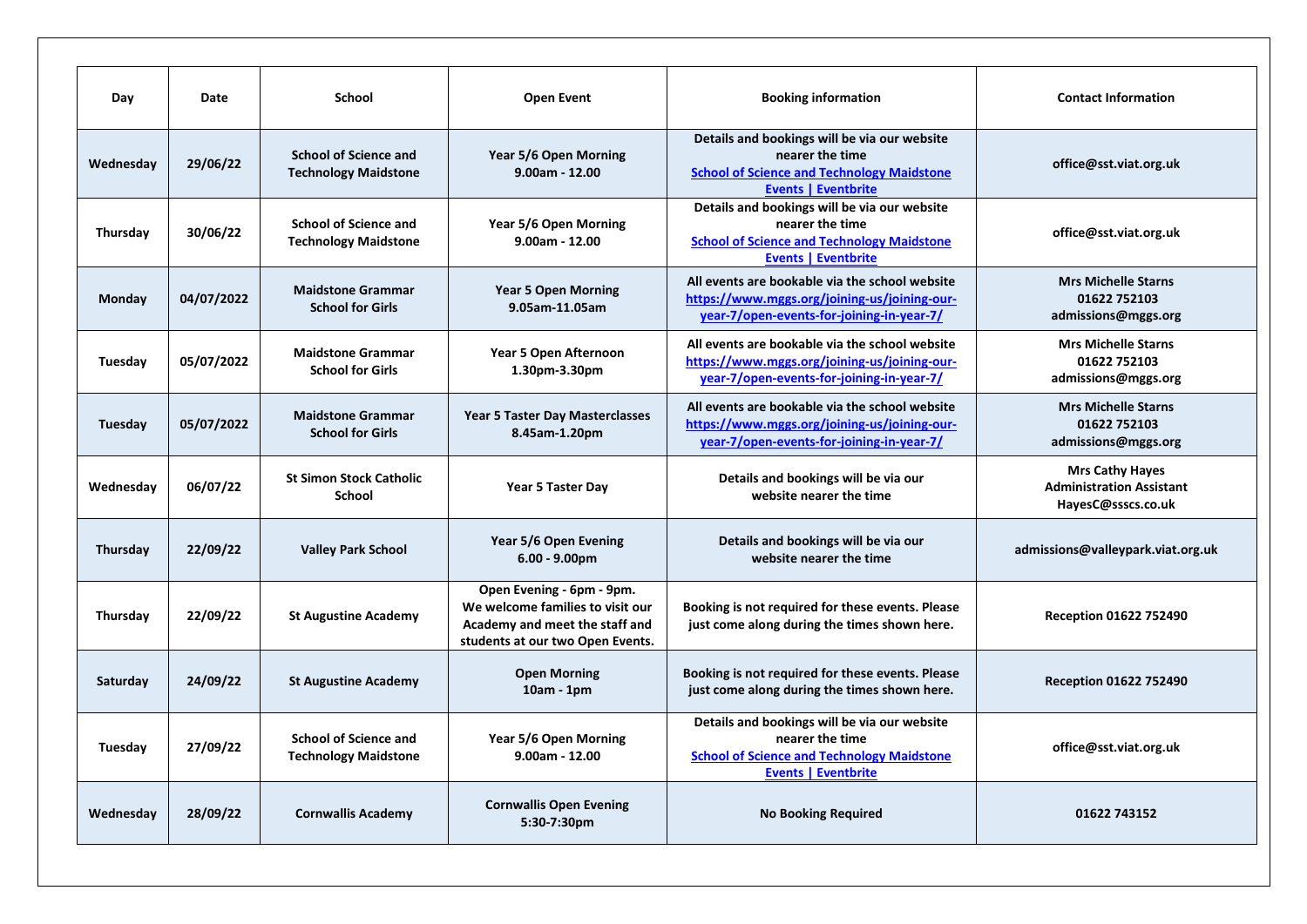| Day             | Date     | <b>School</b>                                               | <b>Open Event</b>                                                               | <b>Booking information</b>                                                                                                                         | <b>Contact Information</b>                                              |
|-----------------|----------|-------------------------------------------------------------|---------------------------------------------------------------------------------|----------------------------------------------------------------------------------------------------------------------------------------------------|-------------------------------------------------------------------------|
| Wednesday       | 28/09/22 | <b>School of Science and</b><br><b>Technology Maidstone</b> | Year 5/6 Open Morning<br>$9.00am - 12.00$                                       | Details and bookings will be via our website<br>nearer the time<br><b>School of Science and Technology Maidstone</b><br><b>Events   Eventbrite</b> | office@sst.viat.org.uk                                                  |
| Wednesday       | 28/09/22 | <b>Valley Park School</b>                                   | Year 5/6 Open Morning<br><b>Times: TBC</b>                                      | Details and bookings will be via our<br>website nearer the time                                                                                    | admissions@valleypark.viat.org.uk                                       |
| Thursday        | 29/09/22 | <b>School of Science and</b><br><b>Technology Maidstone</b> | Year 5/6 Open Morning<br>$9.00am - 12.00$                                       | Details and bookings will be via our website<br>nearer the time<br><b>School of Science and Technology Maidstone</b><br><b>Events   Eventbrite</b> | office@sst.viat.org.uk                                                  |
| <b>Thursday</b> | 29/09/22 | <b>Valley Park School</b>                                   | Year 5/6 Open Morning<br><b>Times: TBC</b>                                      | Details and bookings will be via our<br>website nearer the time                                                                                    | admissions@valleypark.viat.org.uk                                       |
| Thursday        | 29/09/22 | <b>New Line Learning Academy</b>                            | Open Evening 5pm-7pm<br><b>Academy Principal Talks at 5.15</b><br>and $6.15$ pm | Please use the website to book onto a talk                                                                                                         | <b>Mrs Nicki Young</b><br>01622 743286<br>adminteam@newlinelearning.com |
| Thursday        | 29/09/22 | The Lenham School                                           | <b>Open Evening (timings tbc)</b>                                               | No booking required                                                                                                                                | <b>Mrs Hannah Welch</b><br>01622 858267<br>office@thelenham.viat.org.uk |
| Friday          | 30/09/22 | <b>Valley Park School</b>                                   | Year 5/6 Open Morning<br><b>Times: TBC</b>                                      | Details and bookings will be via our<br>website nearer the time                                                                                    | admissions@valleypark.viat.org.uk                                       |
| Monday          | 03/10/22 | <b>New Line Learning Academy</b>                            | <b>Open Morning Tours</b><br>9.15 am - 10.30am<br>& 11:15am - 12:30 am          | Numbers will be limited so please book via the<br>website, www.newlinelearning.com<br>Please park in the bottom car park.                          | <b>Mrs Nicki Young</b><br>01622 743286<br>adminteam@newlinelearning.com |
| Monday          | 03/10/22 | <b>Valley Park School</b>                                   | Year 5/6 Open Morning<br><b>Times: TBC</b>                                      | Details and bookings will be via our<br>website nearer the time                                                                                    | admissions@valleypark.viat.org.uk                                       |
| Tuesday         | 04/10/22 | <b>Valley Park School</b>                                   | Year 5/6 Open Morning<br><b>Times: TBC</b>                                      | Details and bookings will be via our<br>website nearer the time                                                                                    | admissions@valleypark.viat.org.uk                                       |
| Tuesday         | 04/10/22 | <b>Cornwallis Academy</b>                                   | <b>Cornwallis Open Morning 9:45am</b>                                           | <b>Booking will be online</b><br>www.cornwallisacademy.com                                                                                         | 01622 743152                                                            |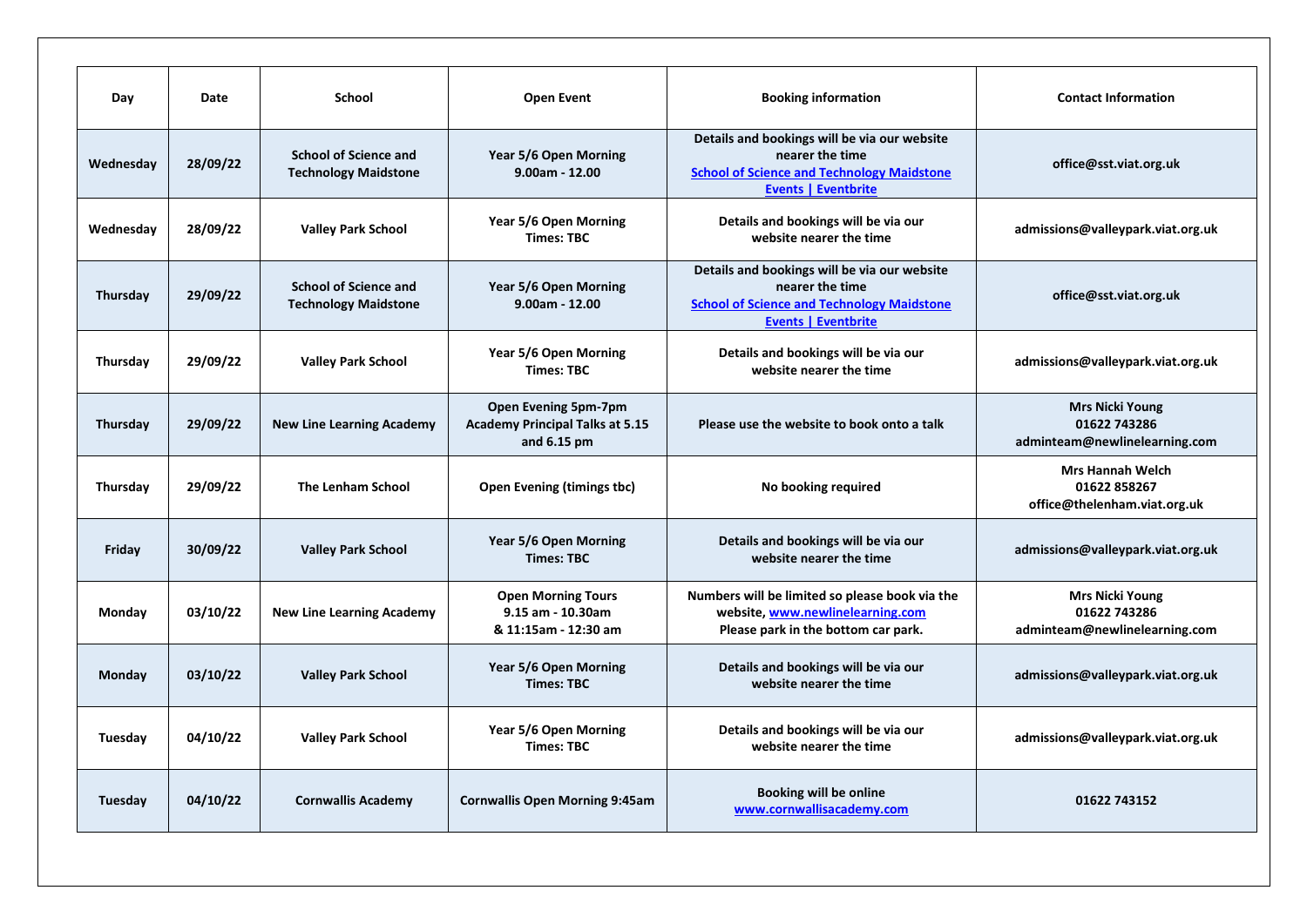| Day             | Date     | School                                          | <b>Open Event</b>                                                            | <b>Booking information</b>                                                                                                                     | <b>Contact Information</b>                                                    |
|-----------------|----------|-------------------------------------------------|------------------------------------------------------------------------------|------------------------------------------------------------------------------------------------------------------------------------------------|-------------------------------------------------------------------------------|
| Tuesday         | 04/10/22 | <b>New Line Learning Academy</b>                | <b>Open Morning Tours</b><br>9.15 am - 10.30am<br>& 11:15am - 12:30 am       | Numbers will be limited so please book via the<br>website<br>www.newlinelearning.com<br>Please park in the bottom car park.                    | <b>Mrs Nicki Young</b><br>01622743286<br>adminteam@newlinelearning.com        |
| Tuesday         | 04/10/22 | <b>The Lenham School</b>                        | <b>Open Morning (timings tbc)</b>                                            | Booking will be available via the<br>website nearer the time<br>www.thelenham.viat.org.uk                                                      | <b>Mrs Hannah Welch</b><br>01622 858267<br>office@thelenham.viat.org.uk       |
| Wednesday       | 05/10/22 | <b>Cornwallis Academy</b>                       | <b>Cornwallis Open Morning 9:45am</b>                                        | Booking will be online<br>www.cornwallisacademy.com                                                                                            | 01622 743152                                                                  |
| Wednesday       | 05/10/22 | <b>New Line Learning Academy</b>                | <b>Open Morning Tours</b><br>9.15 am - 10.30am<br>& 11:15am - 12:30 am       | Numbers will be limited so please book via the<br>website<br>www.newlinelearning.com<br>Please park in the bottom car park.                    | <b>Mrs Nicki Young</b><br>01622743286<br>adminteam@newlinelearning.com        |
| Wednesday       | 05/10/22 | <b>The Lenham School</b>                        | <b>Open Morning (timings tbc)</b>                                            | Booking will be available via the website nearer<br>the time<br>www.thelenham.viat.org.uk                                                      | <b>Mrs Hannah Welch</b><br>01622 858267<br>office@thelenham.viat.org.uk       |
| Wednesday       | 05/10/22 | <b>Valley Park School</b>                       | Year 5/6 Open Morning<br><b>Times: TBC</b>                                   | Details and bookings will be via our<br>website nearer the time                                                                                | admissions@valleypark.viat.org.uk                                             |
| Thursday        | 06/10/22 | <b>Invicta Grammar School</b>                   | 11+ Open Evening<br>6.00pm - 8.00pm                                          | Please book via<br>http://invictags.eventbrite.com                                                                                             | admissions@invicta.viat.org.uk<br>01622 755856                                |
| Thursday        | 06/10/22 | <b>Cornwallis Academy</b>                       | <b>Cornwallis Open Morning 9:45am</b>                                        | <b>Booking will be online</b><br>www.cornwallisacademy.com                                                                                     | 01622 743152                                                                  |
| Thursday        | 06/10/22 | <b>New Line Learning Academy</b>                | <b>Open Morning Tours 9.15 am -</b><br>10.30am and 11:15am - 12:30 am        | Numbers will be limited so please book via the<br>website www.newlinelearning.com<br>Please park in the bottom car park.                       | <b>Mrs Nicki Young</b><br>01622743286<br>adminteam@newlinelearning.com        |
| Thursday        | 06/10/22 | <b>St Simon Stock Catholic</b><br><b>School</b> | Open Evening 5pm-7.30pm<br>Academy Principal Talks at 5.15,<br>6.00 & 6.45pm | Numbers will be limited so please book via the<br>website<br>www.ssscs.co.uk<br>Please note that unfortunately there is no parking<br>on site. | <b>Mrs Marion Kilkenny</b><br>01892 527444 ext 1138<br>admissions@ssscs.co.uk |
| <b>Thursday</b> | 06/10/22 | <b>The Lenham School</b>                        | <b>Open Morning (timings tbc)</b>                                            | Booking will be available via the website nearer<br>the time www.thelenham.viat.org.uk                                                         | <b>Mrs Hannah Welch</b><br>01622 858267<br>office@thelenham.viat.org.uk       |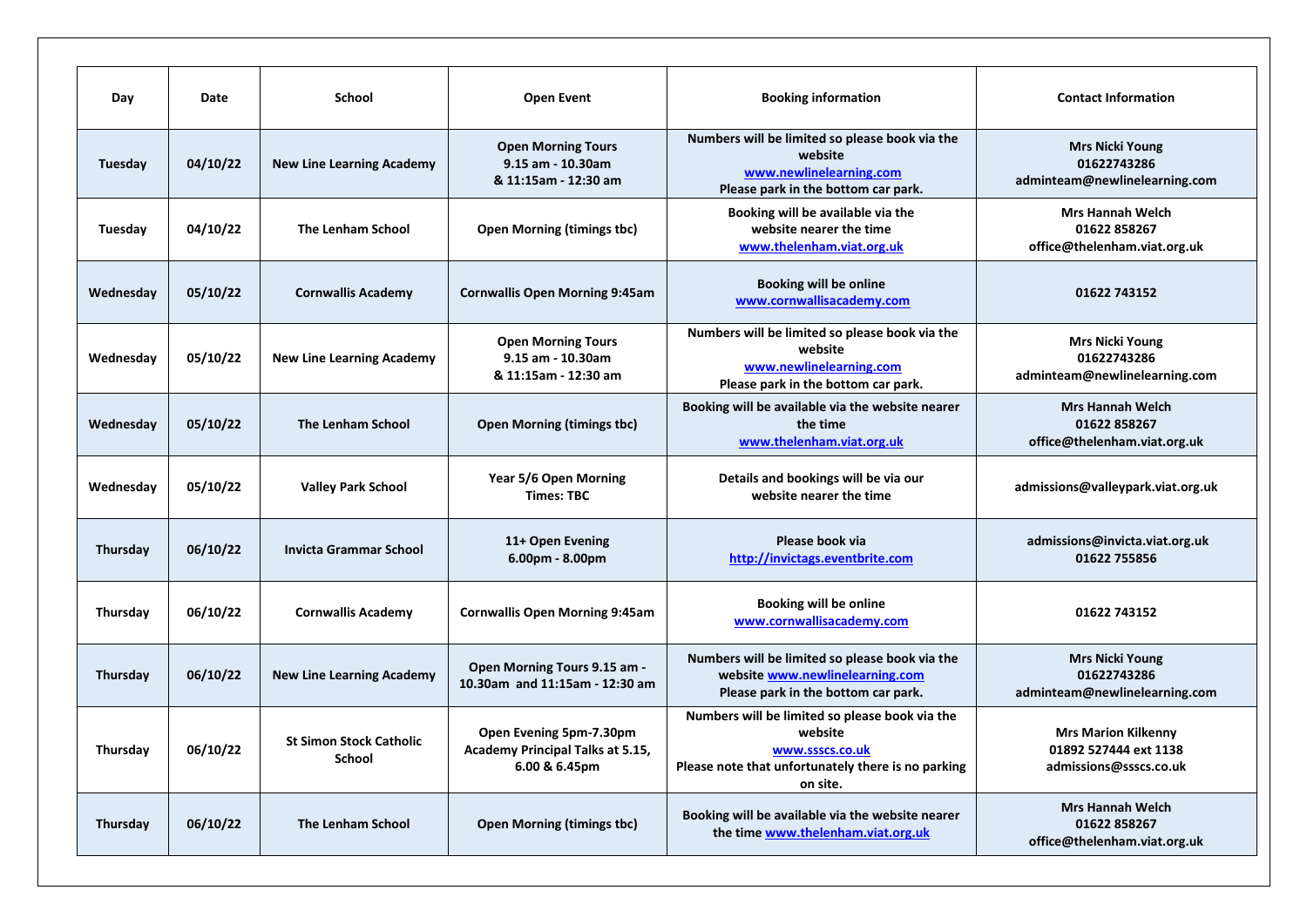| Day       | Date       | <b>School</b>                                               | <b>Open Event</b>                     | <b>Booking information</b>                                                                                                                         | <b>Contact Information</b>                                                    |
|-----------|------------|-------------------------------------------------------------|---------------------------------------|----------------------------------------------------------------------------------------------------------------------------------------------------|-------------------------------------------------------------------------------|
| Friday    | 07/10/22   | <b>School of Science and</b><br><b>Technology Maidstone</b> | Year 5/6 Open Day<br>9.00am - 2.00pm  | Details and bookings will be via our website<br>nearer the time<br><b>School of Science and Technology Maidstone</b><br><b>Events   Eventbrite</b> | office@sst.viat.org.uk                                                        |
| Saturday  | 08/10/22   | <b>Oakwood Park Grammar</b><br>School                       | Open Morning 9am-12 noon              | No booking required                                                                                                                                | <b>Ms Theresa Williamson</b><br>01622 726683<br>office@opgs.org               |
| Tuesday   | 11/10/22   | <b>Oakwood Park Grammar</b><br><b>School</b>                | <b>Open Morning 9-11am</b>            | No booking required                                                                                                                                | <b>Ms Theresa Williamson</b><br>01622 726683<br>office@opgs.org               |
| Tuesday   | 11/10/22   | <b>Cornwallis Academy</b>                                   | <b>Cornwallis Open Morning 9:45am</b> | <b>Booking will be online</b><br>www.cornwallisacademy.com                                                                                         | 01622 743152                                                                  |
| Tuesday   | 11/10/22   | <b>St Simon Stock Catholic</b><br><b>School</b>             | <b>Open Morning</b><br>9am - 10.30am  | Numbers will be limited so please book via the<br>website<br>www.ssscs.co.ukk<br>Please note that unfortunately there is no parking<br>on site.    | <b>Mrs Marion Kilkenny</b><br>01892 527444 ext 1138<br>admissions@ssscs.co.uk |
| Tuesday   | 11/10/22   | <b>The Lenham School</b>                                    | <b>Open Morning</b><br>(timings tbc)  | Booking will be available via the website nearer<br>the time<br>www.thelenham.viat.org.uk                                                          | <b>Mrs Hannah Welch</b><br>01622 858267<br>office@thelenham.viat.org.uk       |
| Tuesday   | 11/10/2022 | <b>Maidstone Grammar</b><br><b>School for Girls</b>         | Year 6 11+ Open Evening<br>$5-8$ pm   | All events are bookable via the school website<br>https://www.mggs.org/joining-us/joining-our-<br>year-7/open-events-for-joining-in-year-7/        | <b>Mrs Michelle Starns</b><br>01622 752103<br>admissions@mggs.org             |
| Wednesday | 12/10/22   | <b>Cornwallis Academy</b>                                   | <b>Cornwallis Open Morning 9:45am</b> | <b>Booking will be online</b><br>www.cornwallisacademy.com                                                                                         | 01622 743152                                                                  |
| Wednesday | 12/10/22   | <b>Oakwood Park Grammar</b><br><b>School</b>                | <b>Open Morning</b><br>$9-11am$       | No booking required                                                                                                                                | <b>Ms Theresa Williamson</b><br>01622 726683<br>office@opgs.org               |
| Wednesday | 12/10/22   | <b>The Lenham School</b>                                    | <b>Open Morning (timings tbc)</b>     | Booking will be available via the<br>website nearer the time<br>www.thelenham.viat.org.uk                                                          | <b>Mrs Hannah Welch</b><br>01622 858267<br>office@thelenham.viat.org.uk       |
| Thursday  | 13/10/22   | <b>Cornwallis Academy</b>                                   | <b>Cornwallis Open Morning 9:45am</b> | Booking will be online<br>www.cornwallisacademy.com                                                                                                | 01622 743152                                                                  |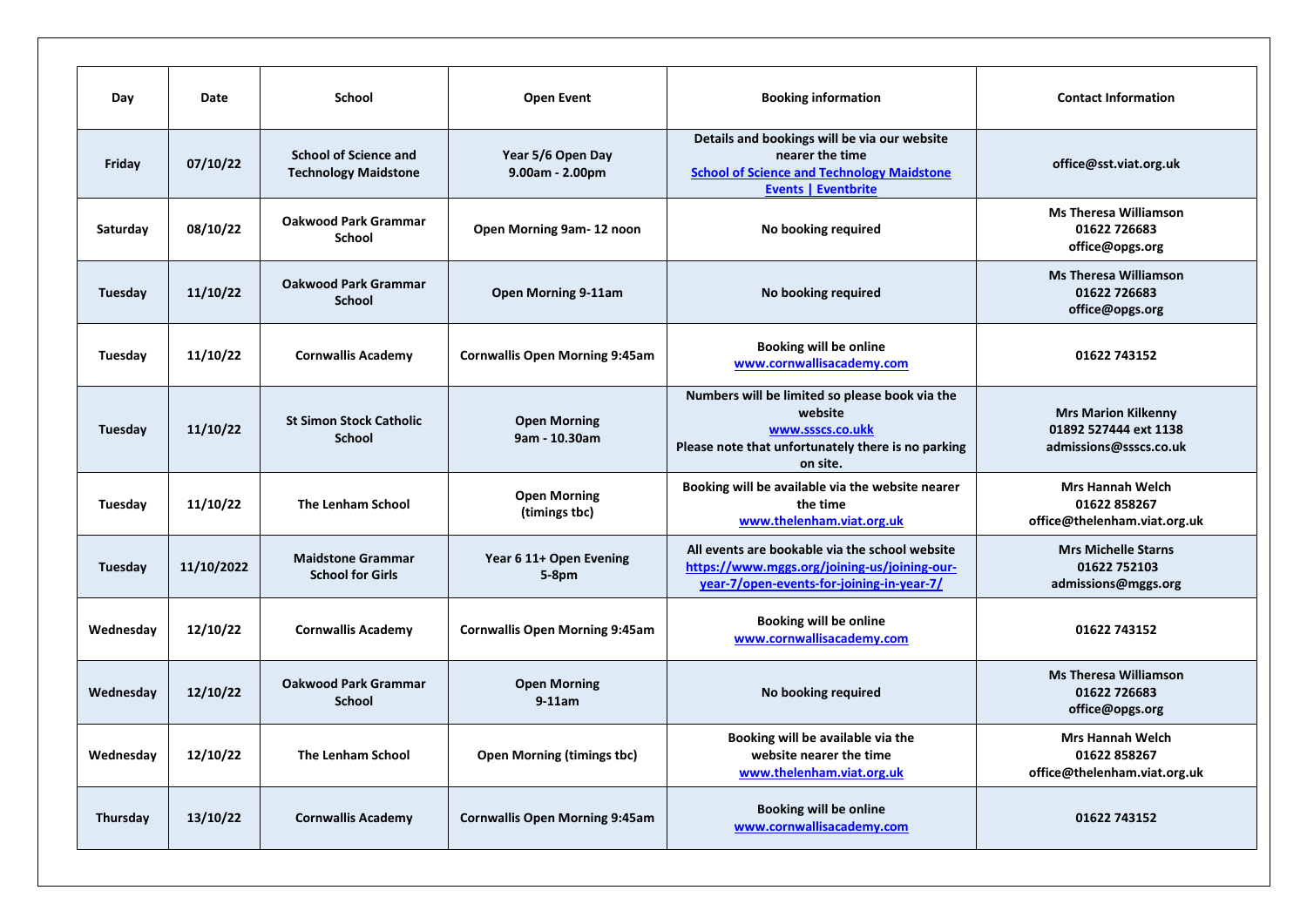| Day            | Date       | <b>School</b>                                       | <b>Open Event</b>                                | <b>Booking information</b>                                                                                                                   | <b>Contact Information</b>                                                         |
|----------------|------------|-----------------------------------------------------|--------------------------------------------------|----------------------------------------------------------------------------------------------------------------------------------------------|------------------------------------------------------------------------------------|
| Thursday       | 13/10/22   | <b>St Simon Stock Catholic</b><br><b>School</b>     | Open Morning 9am - 10.30am                       | Numbers will be limited so please book via the<br>website, www.ssscs.co.uk<br>Please note that unfortunately there is no parking<br>on site. | <b>Mrs Marion Kilkenny</b><br>01892 527444 ext 1138<br>admissions@ssscs.co.uk      |
| Thursday       | 13/10/22   | <b>The Lenham School</b>                            | <b>Open Morning (timings tbc)</b>                | Booking will be available via the website nearer<br>the time www.thelenham.viat.org.uk                                                       | <b>Mrs Hannah Welch</b><br>01622 858267<br>office@thelenham.viat.org.uk            |
| Thursday       | 13/10/22   | <b>The Maplesden Noakes</b><br><b>School</b>        | Open Evening (5.00pm - 8.00pm)                   | Please check our website in the<br><b>Autumn Term for more details</b><br>https://www.maplesden.kent.sch.uk                                  | <b>Admissions Team</b><br>01622 759036 ext 220<br>admissions@maplesden.kent.sch.uk |
| Friday         | 14/10/22   | <b>Oakwood Park Grammar</b><br><b>School</b>        | Open Morning 9-11am                              | No booking required                                                                                                                          | <b>Ms Theresa Williamson</b><br>01622 726683 office@opgs.org                       |
| Monday         | 17/10/22   | <b>The Maplesden Noakes</b><br><b>School</b>        | <b>Open Morning (9.00am - 12.00pm)</b>           | Please check our website in the<br><b>Autumn Term for more details</b><br>https://www.maplesden.kent.sch.uk                                  | <b>Admissions Team</b><br>01622 759036 ext 220<br>admissions@maplesden.kent.sch.uk |
| Tuesday        | 18/10/22   | <b>Oakwood Park Grammar</b><br><b>School</b>        | Open Morning 9-11am                              | No booking required                                                                                                                          | <b>Ms Theresa Williamson</b><br>01622 726683<br>office@opgs.org                    |
| <b>Tuesday</b> | 18/10/22   | <b>The Maplesden Noakes</b><br><b>School</b>        | <b>Open Morning (9.00am - 12.00pm)</b>           | Please check our website in the<br><b>Autumn Term for more details</b><br>https://www.maplesden.kent.sch.uk                                  | <b>Admissions Team</b><br>01622 759036 ext 220<br>admissions@maplesden.kent.sch.uk |
| Tuesday        | 18/10/2022 | <b>Maidstone Grammar</b><br><b>School for Girls</b> | Year 6 Taster Day Masterclasess<br>8.45am-1.20pm | All events are bookable via the school website<br>https://www.mggs.org/joining-us/joining-our-<br>year-7/open-events-for-joining-in-year-7   | <b>Mrs Michelle Starns</b><br>01622 752103<br>admissions@mggs.org                  |
| Tuesday        | 18/10/2022 | <b>Maidstone Grammar</b><br><b>School for Girls</b> | Year 6 Open Afternoon<br>1.30pm-3.30pm           | All events are bookable via the school website<br>https://www.mggs.org/joining-us/joining-our-<br>year-7/open-events-for-joining-in-year-7   | <b>Mrs Michelle Starns</b><br>01622 752103<br>admissions@mggs.org                  |
| Wednesday      | 19/10/22   | <b>Oakwood Park Grammar</b><br><b>School</b>        | <b>Open Morning</b><br>$9-11am$                  | No booking required                                                                                                                          | <b>Ms Theresa Williamson</b><br>01622 726683<br>office@opgs.org                    |
| Wednesday      | 19/10/22   | <b>The Maplesden Noakes</b><br><b>School</b>        | <b>Open Morning</b><br>9.00am - 12.00pm          | Please check our website in the Autumn Term<br>for more details<br>https://www.maplesden.kent.sch.uk                                         | <b>Admissions Team</b><br>01622 759036 ext 220<br>admissions@maplesden.kent.sch.uk |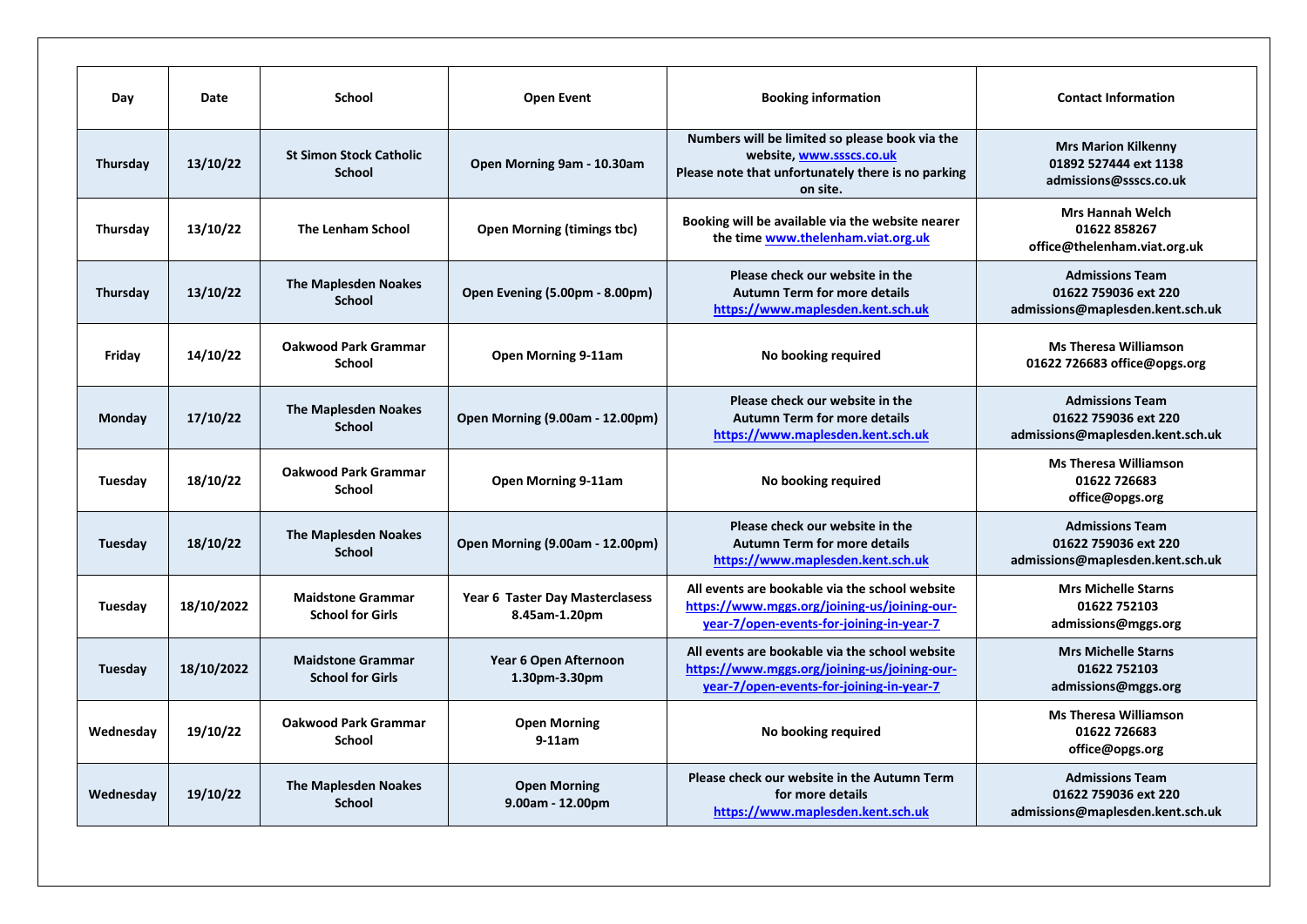| Day       | Date       | <b>School</b>                                       | <b>Open Event</b>                                                             | <b>Booking information</b>                                                                                                                                                                                                                                                                                                   | <b>Contact Information</b>                                                                    |
|-----------|------------|-----------------------------------------------------|-------------------------------------------------------------------------------|------------------------------------------------------------------------------------------------------------------------------------------------------------------------------------------------------------------------------------------------------------------------------------------------------------------------------|-----------------------------------------------------------------------------------------------|
| Wednesday | 19/10/2022 | <b>Maidstone Grammar</b><br><b>School for Girls</b> | Year 6 Open Afternoon<br>1.30pm-3.30pm                                        | All events are bookable via the school website<br>https://www.mggs.org/joining-us/joining-our-<br>year-7/open-events-for-joining-in-year-7                                                                                                                                                                                   | <b>Mrs Michelle Starns</b><br>01622 752103<br>admissions@mggs.org                             |
| Wednesday | 19/10/2022 | <b>Maidstone Grammar</b><br><b>School for Girls</b> | Year 6 Taster Day Masterclasess<br>8.45am-1.20pm                              | All events are bookable via the school website<br>https://www.mggs.org/joining-us/joining-our-<br>year-7/open-events-for-joining-in-year-7                                                                                                                                                                                   | <b>Mrs Michelle Starns</b><br>01622 752103<br>admissions@mggs.org                             |
| Thursday  | 20/10/22   | <b>The Maplesden Noakes</b><br><b>School</b>        | <b>Open Morning</b><br>$9.00am - 12.00pm$                                     | Please check our website in the Autumn Term<br>for more details<br>https://www.maplesden.kent.sch.uk                                                                                                                                                                                                                         | <b>Admissions Team</b><br>01622 759036 ext 220<br>admissions@maplesden.kent.sch.uk            |
| Thursday  | 20/10/22   | <b>Invicta Grammar School</b>                       | 11+ Open Morning (Years 5 and 6)<br>$9.00am - 11.00$                          | Please book via<br>http://invictags.eventbrite.com                                                                                                                                                                                                                                                                           | admissions@invicta.viat.org.uk<br>01622 755856                                                |
| Thursday  | 20/10/22   | <b>Maidstone Grammar School</b>                     | <b>Open Evening</b><br><b>Times TBC</b><br><b>Headmaster Talk's times TBC</b> | No booking required, however there is limited<br>seating capacity for the Headmaster's talks and a<br>ticketing system will be in place.<br><b>Visit</b><br>https://www.mgs.kent.sch.uk/admissions/11-<br>open-events<br>and / or follow us on Twitter and Facebook for<br>announcements about our upcoming Open<br>Evening. | Mr J Hanratty<br>T: +44 (0)1622 752101<br>E: school@mgs.kent.sch.uk<br>W: www.mgs.kent.sch.uk |
| Friday    | 21/10/22   | <b>Invicta Grammar School</b>                       | 11+ Open Morning and Taster<br>(Year 6 only)                                  | Please book via<br>http://invictags.eventbrite.com                                                                                                                                                                                                                                                                           | admissions@invicta.viat.org.uk 01622<br>755856                                                |
| Thursday  | 03/11/22   | <b>St Simon Stock Catholic</b><br><b>School</b>     | <b>Sixth Form Open Evening</b>                                                | Numbers will be limited so please book via the<br>website, www.ssscs.co.uk<br>Please note that unfortunately there is no parking<br>on site.                                                                                                                                                                                 | <b>Mrs Marion Kilkenny</b><br>01892 527444 ext 1138<br>admissions@ssscs.co.uk                 |
| Thursday  | 10/11/22   | <b>The Maplesden Noakes</b><br><b>School</b>        | <b>Sixth Form Open Evening</b>                                                | Please check our website in the Autumn Term<br>for more details<br>https://www.maplesden.kent.sch.uk                                                                                                                                                                                                                         | <b>Sixth Form Team</b><br>01622 759036 ext 206<br>sixthform@maplesden.kent.sch.uk             |
| Thursday  | 17/11/22   | <b>Valley Park School</b>                           | <b>Sixth Form Open Evening</b>                                                | Details and bookings will be via our website<br>nearer the time                                                                                                                                                                                                                                                              | admissions@valleypark.viat.org.uk                                                             |